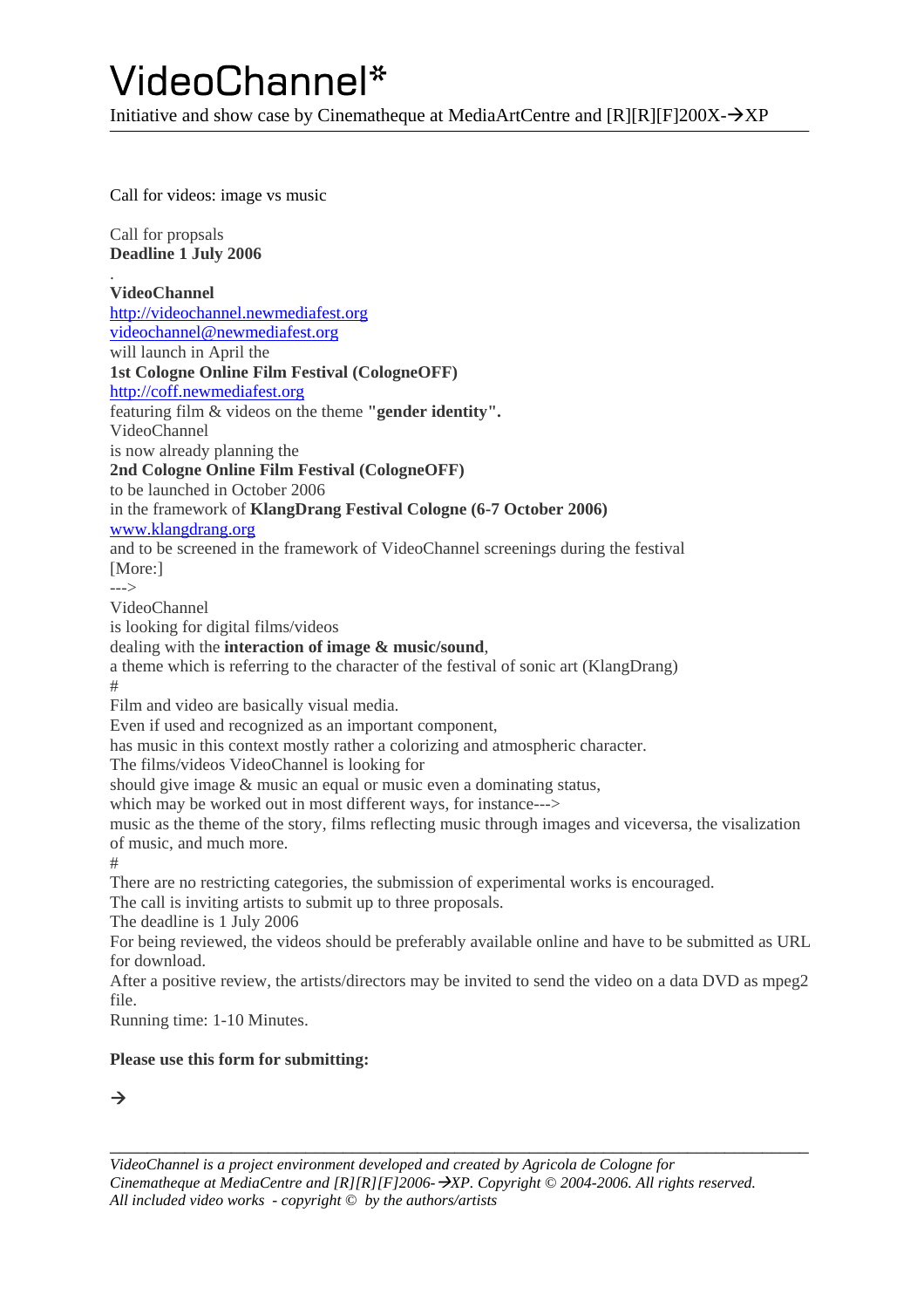Initiative and show case by Cinematheque at MediaArtCentre and  $[R][R][F]200X - \rightarrow XP$ 

#### ENTRY FORM

.

1.name of artist , email address , URL 2. short biography/CV (not more than 300 words) 3. max 3 work proposal--> a) title b) year of production, orginal format c) running time d) URL - where the video can be reviewed on or is available for download 4. work description (story included, not more than 500 words) 5. screenshot (.jpeg, max. 800x600 px) . Confirmation/authorization:

The submitter(s) declares and confirms that he/she/they is/are holding all rights on the submission and give permission to include the submitted work in "VideoChannel" online/offline environment until revoke. Signed by (submitter)

#### **Please send the complete submission to [videochannel@newmediafest.org](mailto:videochannel@newmediafest.org)**

**subject: "image vs music"**. **\*\*\*\*\*\*\*\*\*** Visit the online collection of VideoChannel [http://videochannel.newmediafest.org](http://videochannel.newmediafest.org/) or [http://cinematheque.le-musee-divisioniste.org](http://cinematheque.le-musee-divisioniste.org/) or <http://rrf2005.newmediafest.org/vchannel.htm>

\_\_\_\_\_\_\_\_\_\_\_\_\_\_\_\_\_\_\_\_\_\_\_\_\_\_\_\_\_\_\_\_\_\_\_\_\_\_\_\_\_\_\_\_\_\_\_\_\_\_\_\_\_\_\_\_\_\_\_\_\_\_\_\_\_\_\_\_\_\_\_\_\_\_\_ *VideoChannel is a project environment developed and created by Agricola de Cologne for Cinematheque at MediaCentre and [R][R][F]2006-→XP. Copyright © 2004-2006. All rights reserved. All included video works - copyright © by the authors/artists*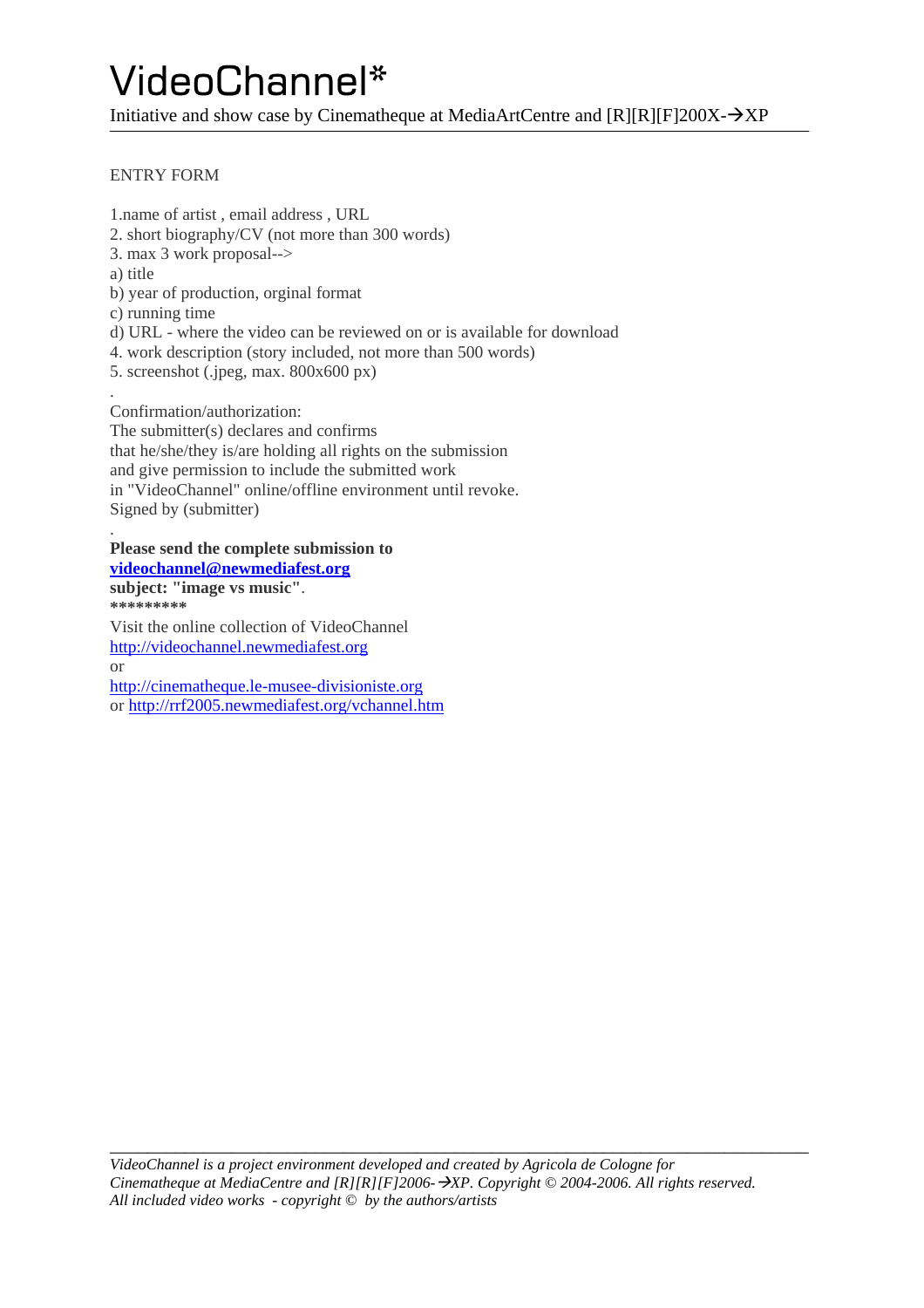Initiative and show case by Cinematheque at MediaArtCentre and  $IRIIRIFI200X-\rightarrow XP$ 

#### VideoChannel\*

is a virtual media space, a media project and a physical media initiative in the framework of Cinematheque at MediaCentre and  $[{\bf R}] [F] 2005 - \lambda {\bf X} {\bf P}$  - global networking project by Agricola de Cologne, New Media curator and media artist from Cologne/Germany.

#### VideoChannel\*

is including and presenting

- a) curatorial contributions of video works
- b) works of individual artists curated by Agricola de Cologne

#### VideoChannel\*

is focussing on two main thematic aspects, i.e "*memory and identity*" and "*violenc*e" and is developed for being presented in physical space through screenings and projections in media exhibitions and festivals, as well as in virtual space as streaming applications in the online environments of Cinematheque at MediaCentre and  $[R][R][F]2005 - \rightarrow NP$ .

#### VideoChannel\*

contains currently contributions from

*Romania* curated by Raluca Velizar and Florin Tudor (both are curators at National Museum of Contemporary Art Bucharest/Romania)

*Puerto Rico* curated by : Heidi J. Figueroa Sarriera (University of Puerto Rico) and Marianne Ramírez-Aponte (curator an museum of Contemporary Art San Jose/Puerto Rico) *Sweden* curated by Bjoern Norberg, curator of Splintermind Stockholm/Sweden *Spain* curated by Antonio Alvarado, curator and media artist Madrid/Spain *Chile* curated by Isabel Aranda Yto, curator and media artist Santiago/Chile *Italy* curated by Laura Chiari, freelance curator Rome/Italy *Malaysia* curated by Roopesh Sitharan, freelance curator Kuala-Lumpur/Malaysia *Spain II –* curated videoraum.net Valencia/Spain *Brazil* – curated by Brocolis VHS sao Paulo/Brazil *Turkey* by Sinasi Günes, organiser of Obsession video festival Istanbul *Malta* by Vince Briffa, curator and media artist from Valetta/Malta *Germany* by Melody Parker-Carter, New Media curator and corporate member of [NewMediaArtProjectNetwork]:||cologne Individual works curated Agricola de Cologne, New Media curator and director of [NewMediaArtProjectNetwork]:||cologne further contributions are expected to be added in sequence.

VideoChannel\*

can be installed/presented as a stand-alone project environment in media exhibitions or festivals or in the framework of  $[R][R][F]2005-\rightarrow XP$  and its physical installations All works are available in virtual space online as streaming videos and for preview at Cinematheque at Mediacentre – [http://cinematheque.le-musee-divisioniste.org](http://cinematheque.le-musee-divisioniste.org/) and/or

\_\_\_\_\_\_\_\_\_\_\_\_\_\_\_\_\_\_\_\_\_\_\_\_\_\_\_\_\_\_\_\_\_\_\_\_\_\_\_\_\_\_\_\_\_\_\_\_\_\_\_\_\_\_\_\_\_\_\_\_\_\_\_\_\_\_\_\_\_\_\_\_\_\_\_ *VideoChannel is a project environment developed and created by Agricola de Cologne for Cinematheque at MediaCentre and [R][R][F]2006-→XP. Copyright © 2004-2006. All rights reserved. All included video works - copyright © by the authors/artists*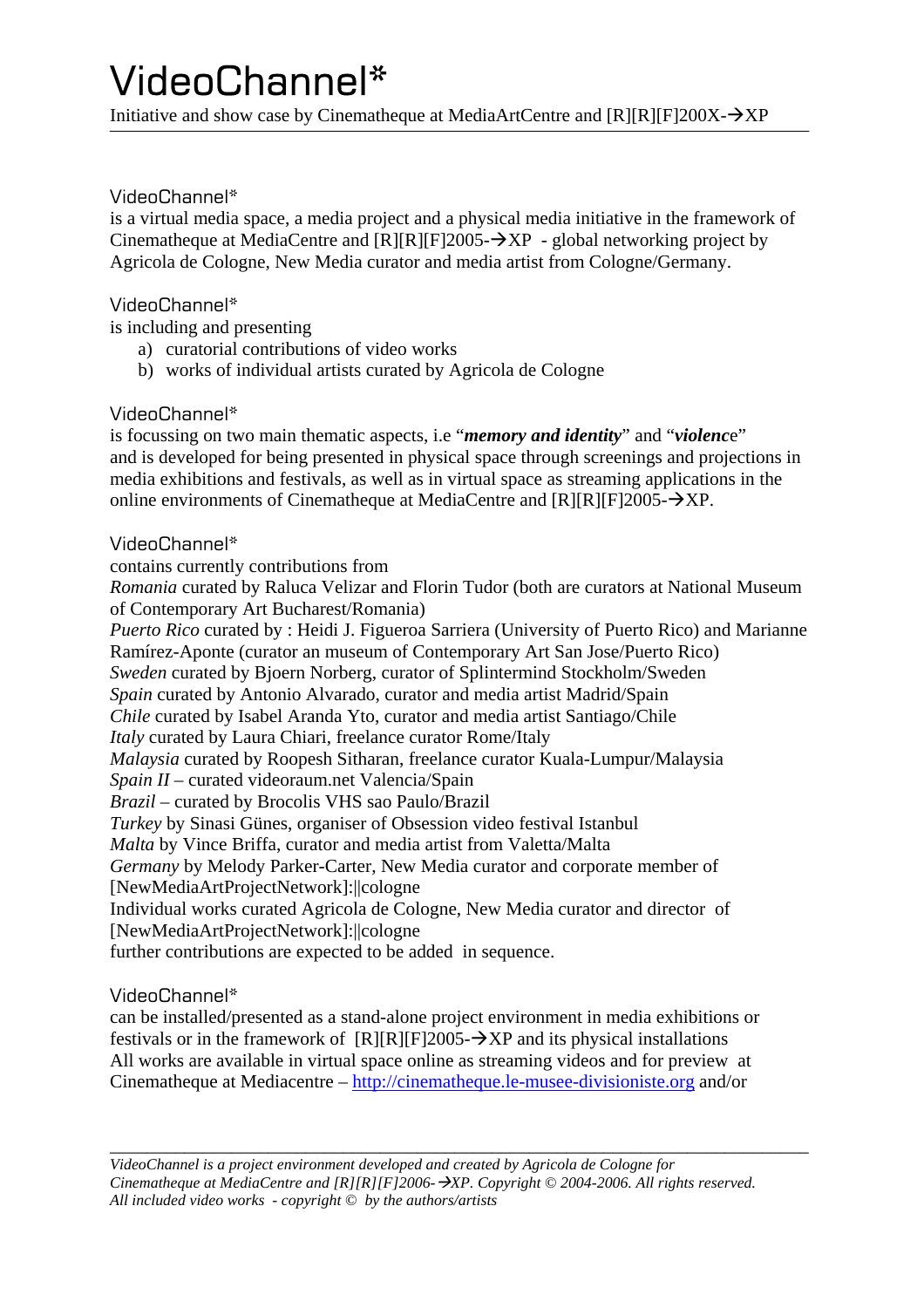Initiative and show case by Cinematheque at MediaArtCentre and  $[R][R][F]200X - \rightarrow XP$ 

#### $[R][R][F]2005-\rightarrow XP - http://rrf2006.newmediafest.org$  $[R][R][F]2005-\rightarrow XP - http://rrf2006.newmediafest.org$

and for screenings, presentations or projections in physical space from DVD.

*2004/2005 presentations/venues* 

#### VideoChannel\* *2004 presentations/screenings/projections*

01. National Museum of Contemporary Art Bucaresti/Romania (5 March - 30 April)

02. Bergen Electronic Arts Centre Bergen/Norway (5 March - 28 March)

- 03. New Media Art Festival Bangkok (Thailand) (20-28 March)
- 04. Now Music Streaming Festival Berlin (Germany)- 7 April
- 05. Version'04 Festival Invisible Networks Chicago/USA 16 April-01 May
- 06. Electronic Art Meeting PEAM 2004 Pescara (Italy) 19-23 May
- 07. BASICS Festival Salzburg/Austria 8-16 May 2004 -

08. VI SALON Y COLOQUIO INTERNACIONAL DE ARTE DIGITAL - Havanna (Cuba) 21-24 June

- 09. International Festival of New Film and New Media Split/Croatia (26 June-2 July)
- 10. public\_space\_festival Yerewan/Armenia 23 July 03 August
- 11. West Coast Numusic & Electronic Arts Festival Stavanger/Norway 17-22 August
- 12. Biennale of Electronic Art Perth (Australia) (1 September 7 November )
- 13. 24h of Nuremberg/Germany International Shortfilm Festival 15/16 October
- 14. 1st International Exhibition of Digital Art Orilla'04 -
- Museum of Contemporary Art Santa Fe/Argentina (04 November 04 December)
- 15. FILE Electronic Language Festival Sao Paulo/Brazil (23 November-12 December)
- 16. 404 New Media Art Festival Rosario/Argentina (7-15 December)
- 17. University of Bremen/Germany [R][R][F]2004--->XP New Media event 18/19 December

#### *2054 presentations/screenings/projections*

48. Biennale of Video & New Media Santiago/Chile 18/11-28/11

- 47. Univercidade -IAV Rio de Janeiro/Brazil presentation 7/11
- 46. State University Rio de Janeiro/Brasil presentation/lecture 7/11
- 45. FILE Electronic Language Festival & Symposion 31/10-05/11
- 44. SELECT Media 4 Festival Chicago/USA 20/10-13/11
- 43. National Academy of Fine Arts Montevideo/Ur 28/10 -/lect/pres
- 42. Finis Terrae University Santiago/Chile lecture/presentation 25/10
- 41. Museum of Contemporary Art Santa Fe/Ar 21/10 lect/pres
- 40. University of Rosario/Ar 18/10 lectures/present
- 39. Museum of Contemporary Art Rosario/Ar 17/10 presentation
- 38. Recolleta Cultural Centre Buenos Aires 12/10 lecture/pres
- 37. National Library Buenos Aires/Ar 11/10 lectures/pres
- 36. Interferencias University of Noroeste/Buenos AiresAr 13/10-16/10
- 35. PI five Video Festival Szczecin/Poland 9/10 -13/11